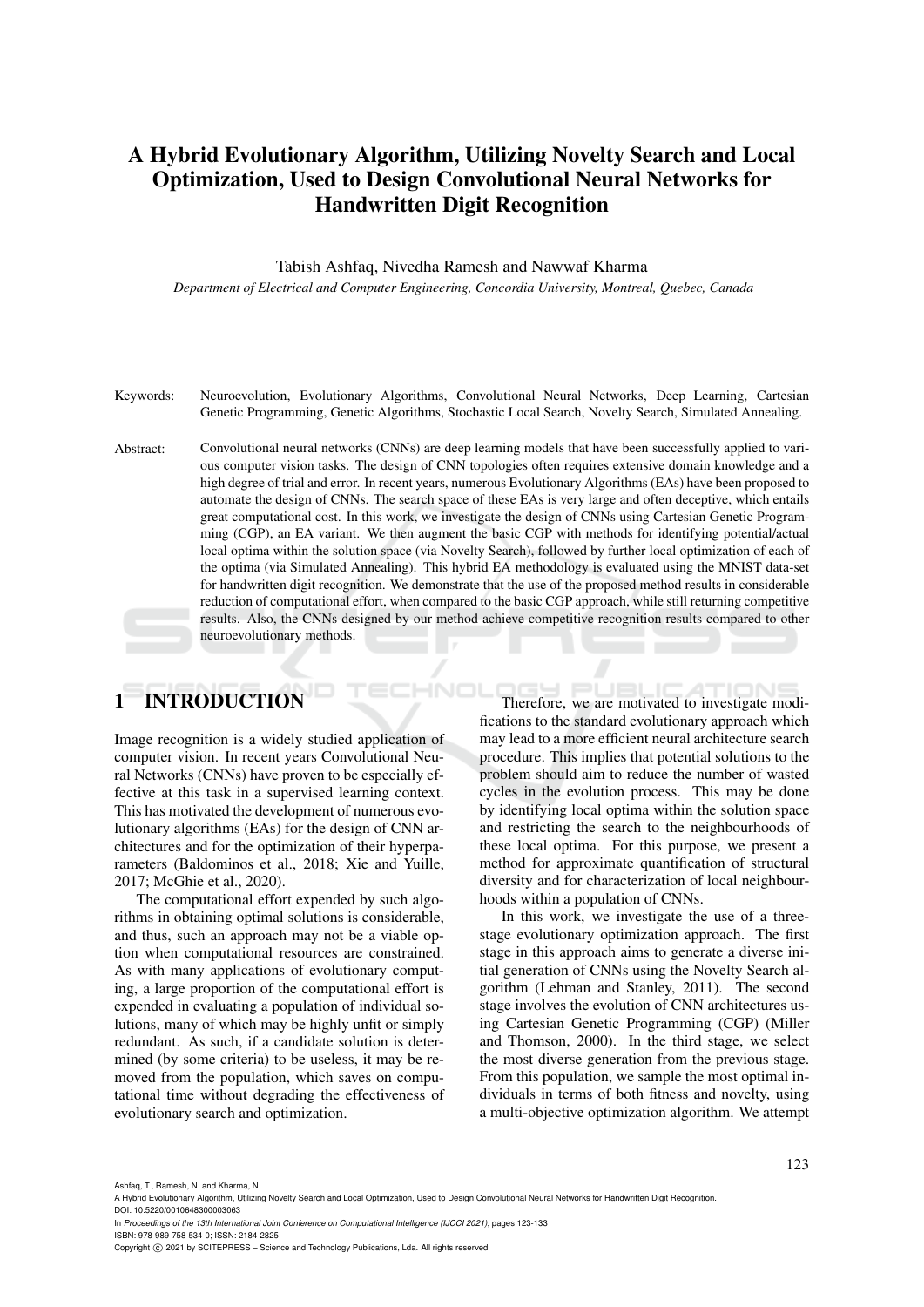to exploit the local neighbourhoods of these individuals using a stochastic local search (SLS) algorithm. The SLS algorithm implemented for this paper is the Simulated Annealing (SA) (Kirkpatrick et al., 1983) algorithm.

The rest of this paper is organised as follows. Section 2 provides a review of related work in neuroevolution. Section 3 describes the genetic encoding, and our optimized evolutionary approach to designing CNN architectures. We present the results of our proposed methodology in Section 4. Finally, we end with some concluding remarks and recommendations for future work in Section 5.

# 2 RELATED WORK

Neuroevolution has been used to design various types of neural network weights and topologies to address a wide range of problems. In 2002, the highly influential technique, Neuroevolution of Augmenting Topologies (NEAT) (Stanley and Miikkulainen, 2002), was developed and proved effective in evolving the architecture and weights of small neural networks. In 2009, this method was extended with the introduction of the HyperNEAT algorithm (Stanley et al., 2009), which allowed for the evolution of larger scale neural networks through indirect encoding using a Compositional Pattern Producing Network (CPNN). However, this technique has been shown to be ineffective in performing image classification, and has resulted in an error rate of 7.9% on the MNIST dataset when used for feature learning with a CNN (Verbancsics and Harguess, 2015).

In recent years, several works have been published which attempt to automate the design of CNNs through neuroevolution. Genetic CNN (Xie and Yuille, 2017) is a Genetic Algorithm which uses a fixed-length binary string representation. The authors obtained competitive recognition results on the MNIST dataset. However, they do not encode the fully-connected part of the network, choosing to adapt the fully-connected part of the basic LeNet architecture (Lecun et al., 1998).

Baldominos et al. (Baldominos et al., 2018) studied the evolution of CNNs using both a GA with binary Gray encoding representation, as well as Grammatical Evolution which uses an integer-based encoding. They include both convolutional and fullyconnected components in their frameworks, in addition to parameterizing the connectivity pattern within the networks, thereby allowing for the evolution of recurrent structures. The authors also present a similarity metric which they use to implement a niching strategy. However, the metric presented in this paper evaluates to zero for individuals with unequal numbers of convolutional and dense layers, and hence, it does not provide a measure of similarity in many cases.

Sun et al. (Sun et al., 2020) propose a GA which encodes highly functional blocks in variablelength chromosomes, and incorporates skip connections. Similarly, a CGP-based approach (Suganuma et al., 2017) was published in 2017 which uses a function set of convolutional and residual units to reduce the search space. In both of these cases, only the convolutional part of the network is encoded. In addition, these works do not attempt to measure structural similarity between different neural networks. In this work, we augment the CGP approach introduced by Suganuma et al. by extending the function set and incorporating transpose convolutions and fully connected layers.

# 3 METHODS

We evolve two separate populations of CNNs. The first of these populations, is optimized according to the fitness criteria described in Section 3.2.2, beginning with a randomly generated initial generation. This population is henceforth referred to as Population 1. In the second population, Population 2, as an alternative to random initialization, we include a distinct initialization stage. In this stage, we begin with a randomly generated population and optimize it for novelty, using the Novelty Search algorithm (Lehman and Stanley, 2011) along with the metric developed in Section 3.3. This process yields the initial generation for the evolutionary algorithm. Lastly, we apply a different survivor selection scheme during evolution of each of the two populations, as described in Section 3.2.3.

The individual networks evolved in our algorithms are each designed as a combination of two subnetworks: a fully convolutional network followed by a fully connected (dense) network.

### 3.1 Genetic Encoding

For the encoding of the fully convolutional subnetwork, we adapt a CGP based approach (Suganuma et al., 2017) which uses the functional modules described in Table 1 as the node functions. The fullyconnected sub-network is represented using a list of node functions drawn from a function set of dense layers. Thus, the genotype may be considered as the combination of a CGP grid - where each element of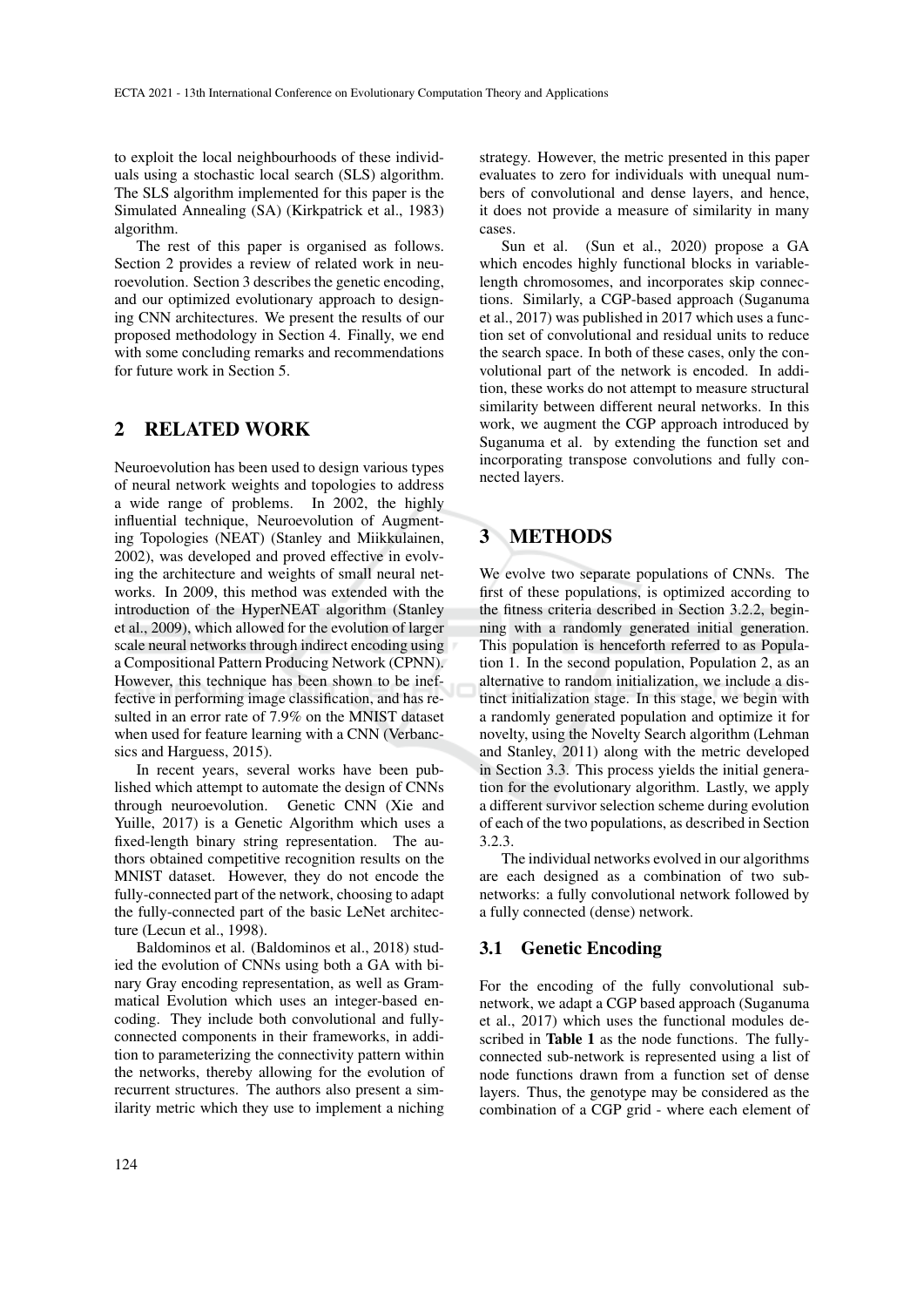the grid contains a function gene as well as a connection gene - and a list of fully-connected node functions.

The combination of these two encodings is expressed as a directed acyclic graph (DAG). The DAG is an intermediate phenotype which may be adjusted to ensure the validity of networks generated for a given classification task. For the MNIST dataset, we enforce the output layer of each network to be a dense layer with 10 nodes and a softmax activation function.

Finally, the DAG representation is used to construct the CNN, which is implemented as a Keras (Chollet et al., 2015) model. In the remainder of this paper, the CNN is referred to as the phenotype.

#### 3.1.1 Representation of the Fully Convolutional Sub-network

The fully-convolutional sub-network is represented using a two-dimensional matrix, in which each element of the matrix contains a string that describes the node function gene as well as the indices of the input nodes. Seven types of node functions are prepared and included in the function set, namely, ConvBlock, ResBlock, DeconvBlock, max pooling, average pooling, concatenation, and summation.

The ConvBlock consists of standard convolution processing with a stride of 1, followed by batch normalization and a ReLU activation function. All convolutions are same convolutions, i.e. the input to the convolution operation is padded with zeros, resulting in an output that matches the input in terms of height and width of the activation map. Thus, the height and width of an activation map is reduced only through pooling layers. The function set contains ConvBlocks of different numbers of output channels and kernel sizes. ResBlocks are composed of ConvBlocks followed by a second convolution operation, batch normalization, summation, and finally ReLU activation. DeconvBlocks consists of a convolution operation followed by batch normalization, ReLU activation, and finally upsampling by a factor of 2.

The max pooling and average pooling functions are applied over a window size of 2, using a stride value of 2. The concatenation function takes two activation maps as input, and concatenates them along the feature axis. In the case where the two activation maps have unequal height and width, the larger activation map is downsampled by max pooling prior to concatenation. Finally, the summation function is used to add the values of two activation maps. In cases where direct summation is not possible due to incompatible numbers of channels in the activation maps, the number of channels in the smaller of the two activation maps is increased by applying 1-by-1 convolution prior to summation.

#### 3.1.2 Representation of the Fully-connected Sub-network

The fully-connected sub-network is represented as a list of DenseBlock node functions as described in Table 1. This network is then appended to the output of the fully convolutional sub-network. As mentioned above, a softmax output layer with 10 nodes is appended to the end of the fully-connected network. Figure 1 illustrates the genotype of the fittest solution obtained by the proposed method.

### 3.2 Evolutionary Algorithm

Evolutionary strategies belong to the family of evolutionary algorithms and are majorly applied to optimization problems. The search paradigm inspired by biological evolution involves applying mutation, recombination and selection operators to a population of candidate solutions. In our work, we adopt the (20  $+ \lambda$ ) evolutionary strategy to evolve CNN architectures. We use a value of  $\lambda = 16$ . An initial population of 20 individuals is randomly generated subject to initialization constraints which ensure that the resulting CNNs will fit in the available GPU memory.

#### 3.2.1 Mutation Operators

Variation in the population is introduced through mutation of function and connection genes – that is, a given node may have its function swapped with a random selection from the function set, or may have its immediate neighbours swapped.

#### 3.2.2 Fitness Evaluation

Each individual is trained on the MNIST training set for 5 epochs, after which it is evaluated on the heldout validation set. It should be noted that the test set is not used for evaluation during evolution. Training hyperparameters are kept constant for all individuals. We use the Adam optimization algorithm (Kingma and Ba, 2017) to minimize Categorical Cross-Entropy loss. A learning rate of 1e-4 is used during training for all individuals.

The partially trained networks are then evaluated using the  $F_1$  score, defined in (1), where TP: true positive, FP: false positive, FN: false negative:

$$
F_1 = \frac{TP}{(TP + \frac{1}{2}(FP + FN))}
$$
 (1)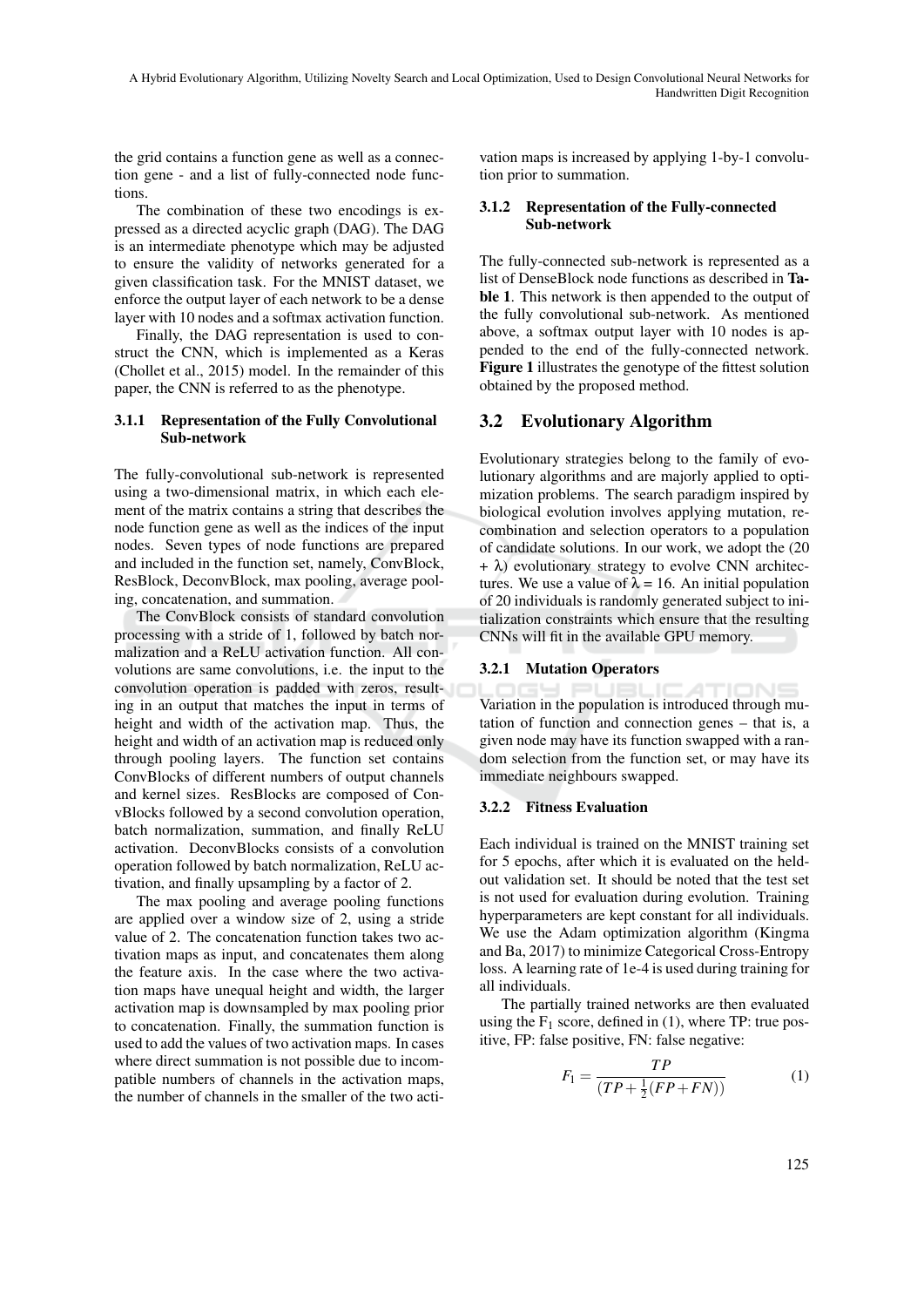Table 1: Node functions present in the CGP function set. F: number of filters (output channels), K: kernel size, N: number of units in a dense layer.

| Sub-Network                    | Node Type                                   | Variation                                                                  |  |
|--------------------------------|---------------------------------------------|----------------------------------------------------------------------------|--|
| Fully-Convolutional Network    | ConvBlock<br>ResBlock<br><b>DeconvBlock</b> | $F = \{1, 2, 4, 8, 16, 32, 64, 128, 256, 512, 1024\}$<br>$K = \{1, 3, 5\}$ |  |
|                                | Pooling                                     | Average pooling, Max pooling                                               |  |
|                                | MergeBlock                                  | Summation, Concatenation                                                   |  |
| <b>Fully-Connected Network</b> | DenseBlock                                  | $N = \{8, 16, 32, 64, 128, 256, 512, 1024, 2048, 4096\}$                   |  |



Figure 1: Genotype of the best performing CNN architecture obtained by the proposed method. The figure demonstrates how the active path of the CGP genotype is expressed, resulting in an encoding that describes the CNN in terms of the highly functional modules enumerate in Table 1. INOLOGY PUBLICATIONS

#### 3.2.3 Parent Selection and Survivor Selection

For parent selection, we use tournament selection (Miller and Goldberg, 1995) from the current generation with a window size of 5. We select 20% of the population without replacement. For survivor selection, we use tournament selection from the pool of parents and offspring of the current generation, without replacement. A window size of 5 is used. We favour individuals with smaller model size, where model size is defined as the number of trainable parameters of a CNN. Thus, when comparing two individuals, the lesser fit of the two may be selected if: (1) its fitness lies within a tolerance of 0.05 of the fitter individual, and (2) it has fewer trainable parameters than the fitter individual. In the case of the second population, survivor selection is realised in a similar manner: the first clause is the same as above. The second clause is amended to favour individuals with a higher novelty score: the lesser fit of two individuals may be selected if it has fewer trainable parameters, or has a higher novelty score, than the fitter individual.

#### 3.2.4 Offspring Generation

Offspring are generated from parents using the aforementioned mutation operators. In the case that a child is produced via a mutation that does not alter the active path (the longest list of connected nodes) its fitness is set equal to that of its parent.

#### 3.2.5 Termination Criteria

Evolution is terminated after 200 generations, resulting in 3204 fitness evaluations.

## 3.3 Diversity Measures and Novelty Search

In order to study the effect of structural diversity on the efficiency of the evolutionary algorithm in obtaining optimal solutions, a second population is generated using the Novelty Search algorithm (Lehman and Stanley, 2011). The resulting population is then used as the initial population for the evolutionary algorithm, following the procedure described in the pre-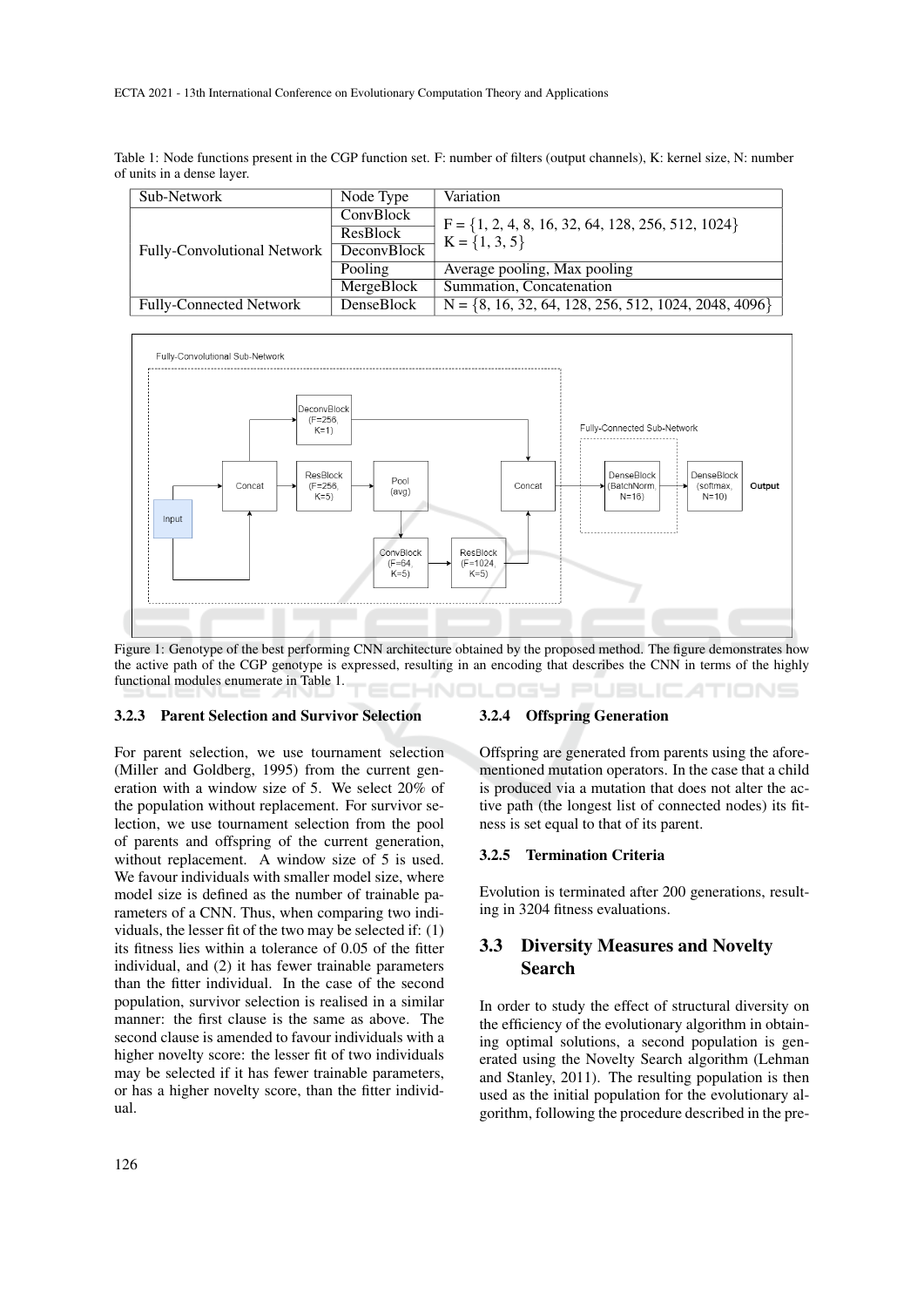

Figure 2: Phenotype of the best performing CNN architecture obtained by the proposed method, with the vector representation of each layer indicated. The figure illustrates the functions of each of the modules represented in the genotype illustrated in Figure 1. The coloured arrows indicate the various functions: DeconvBlock (green), ConvBlock (blue), ResBlock (cyan), DenseBlock (dark gray), Concatenation (white), and Average Pooling (red).

vious section. This is the aforementioned Population 2.

We develop a novelty metric based on cosine similarity as defined below. This metric is used in our Novelty Search algorithm to explore the solution space.

#### 3.3.1 Vector Representation of the CNN

The structural information in the phenotype of candidate solutions is represented using sets of 4 dimensional vectors, where each vector represents a successive layer of the CNN. This is illustrated in Fig**ure 2.** A single layer,  $v_i$ , in a CNN architecture can be represented as in (2).

$$
v_i = \begin{pmatrix} c_i \\ x_i \\ y_i \\ d_i \end{pmatrix}
$$
 (2)

Where  $c_i$ ,  $x_i$  and  $y_i$  describe the size of the layer's activation in terms of the numbers of channels, the width, and the height, respectively. The parameter *d<sup>i</sup>* represents the depth of the layer, i.e., the minimum number of layers between this layer and the input layer.

This representation allows us to obtain an approximate measure of the structural similarity between solutions using vector similarity measures such as cosine similarity.

#### 3.3.2 Cosine Similarity and K Nearest Neighbours Computation

1TIONS The cosine similarity between two vectors is defined as in (3).

$$
cosine\_similarity(v_1, v_2) = \frac{\mathbf{v_1} \cdot \mathbf{v_2}}{(|\mathbf{v_1}||\mathbf{v_2}|)}
$$
(3)

The similarity between two individuals is computed as described by Algorithm 1. The novelty of an individual is then calculated using the normalized sum of its similarity with its k nearest neighbours (Cover and Hart, 1967), with k=11. This value is then scaled by a factor of 100, and the result is subtracted from 100. Thus, novelty scores lie within the range of 0-100.

### 3.4 Local Optimization

The proposed method involves the use of EAs for exploration and the use of an SLS algorithm for the local optimization of near-optima. In order to demonstrate this procedure, we select from Populations 1 and 2 the generations with highest mean novelty, as illustrated in Figure 3. The novelty score of an individual is as defined in Section 3.3.2. Thus, every architecture in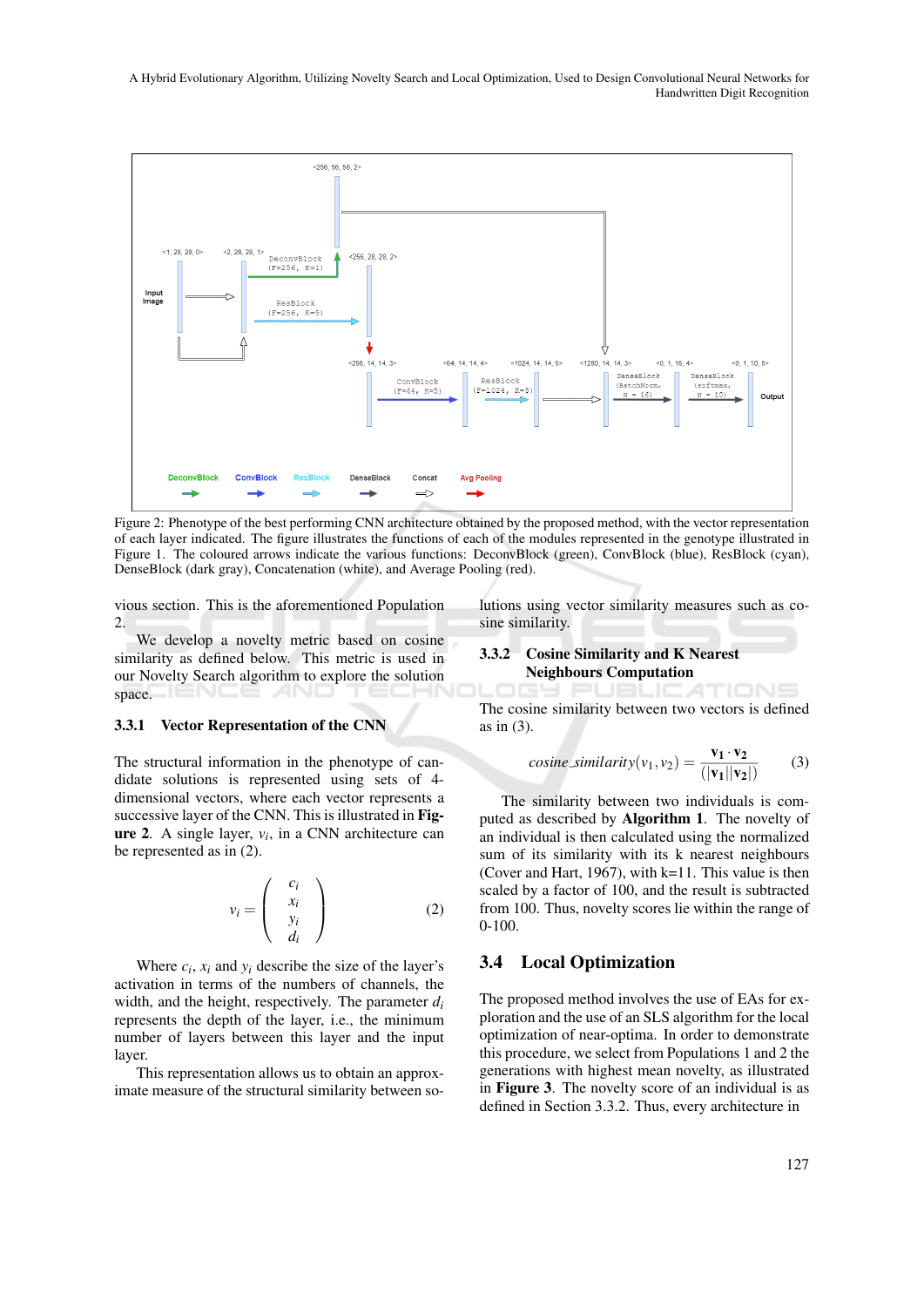| ٠.                                                 |
|----------------------------------------------------|
| Result: norm_sum                                   |
| V1: vector set representation of individual 1      |
| V2: vector set representation of individual 2      |
| similarity: array of length max(length(V1),        |
| length(V2))                                        |
| norm_sum: normalized element-wise sum of           |
| similarity array                                   |
| $V1 = V1[1:length(V1)-1];$                         |
| $V2 = V2[1:length(V2)-1];$                         |
| if $length(V2) > length(V1)$ then                  |
| $temp \leftarrow V1$ ;                             |
| $V1 \leftarrow V2$ ;                               |
| $V2 \leftarrow temp;$                              |
| end                                                |
| for $i \leftarrow 0$ to length(V1) - length(V2) do |
| V2.append([0,0,0,0])                               |
| end                                                |
| for $i \leftarrow 0$ to length(V1) do              |
| if $norm(V2) = 0$ then                             |
| similarity $[i] \leftarrow 0;$                     |
| else                                               |
| similarity $[i] \leftarrow$                        |
| $cosine\_similarity(V1[i], V2[i]);$                |
| end                                                |
| end                                                |
| norm_sum $\leftarrow$                              |
| sum(similarity)/length(similarity)                 |
|                                                    |

Algorithm 1: Computing similarity between two individuals.

each of these sampled generations contains an evaluation score  $(F_1$  Score) and a novelty score. Based on these two metrics, we select individuals which are determined to be located near/at local optima. We then perform an extensive search of their local neighborhood to discover optimal architectures.

Here, we distinguish two other populations: the group of individuals selected for local optimization from Population 1 is henceforth referred to as Population 3. Similarly, the group of individuals selected from Population 2 will be referred to as Population 4.

#### 3.4.1 Identification of Local Optima

As every architecture has an evaluation metric and a novelty metric, the sampling of local optima can be treated as a multi-objective optimization problem. Among the many existing evolutionary algorithms for multi-objective optimization, we use the NSGA-II algorithm. NSGA-II has evolved over the last few years with many new variants (D'Souza et al., 2010) which have reduced its time-complexity or/and improved its convergence to the true Pareto Optimal front.

The algorithm proceeds by performing a nondominated sorting of the CNN structures based on





(a) Variation of mean novelty over different generations of the evolutionary algorithm for Population 1.

Mean Novelty - EA + NS



(b) Variation of mean novelty over different generations of the evolutionary algorithm for Population 2, which is optimized for fitness and novelty.

Figure 3: Mean novelty vs time: evolutionary algorithm (top) and evolutionary algorithm with Novelty Search (bottom). In each case, the vertical line indicates the generation selected for local optimization.

their multi-objective fitness values, and ranking the solutions into different non dominated fronts as in Figure 4. Thereafter, we sample the solutions by selecting those individuals belonging to the highest ranked front first, followed by those of the next front and so on, until we have obtained at least 4 individuals. In case there is space only for part of a front in the new population, we use a crowded-distance operator to determine the individuals that are from the least crowded regions within that front. Details of the crowded-distance operator can be obtained from (Deb et al., 2002).

The solutions sampled from Population 1 comprise rank 1 and rank 2 solutions, while the four solutions sampled from Population 2 comprise rank 1 solutions only. These constitute the Population 3 and 4, respectively.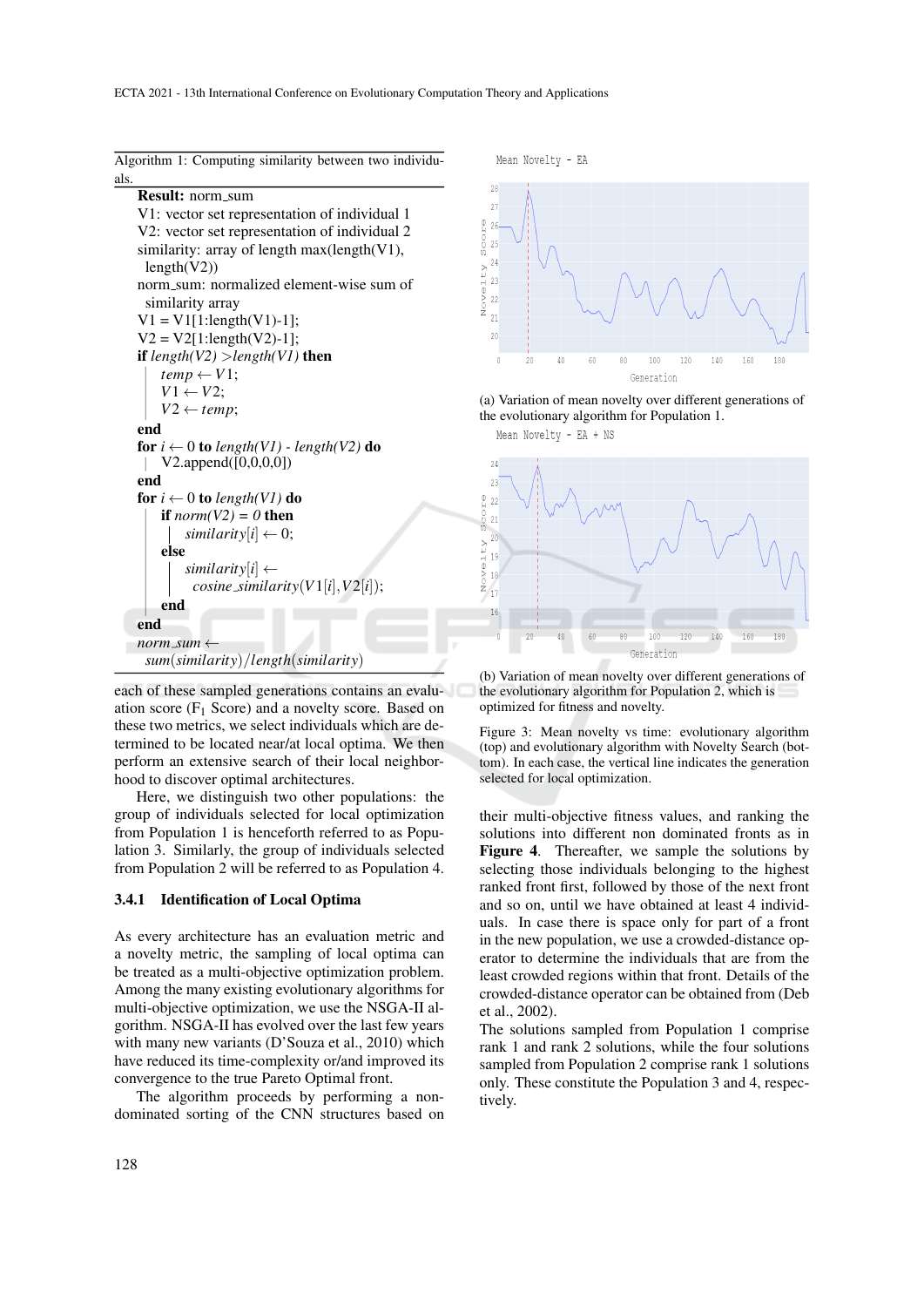

(b) Pareto Optimal Fronts for Population 2.

Figure 4: The generation with the highest mean novelty score that is sampled from Population 1 and Population 2 is fed into the NSGA II algorithm. The solutions in pink belong to rank 1, solutions in blue belong to rank 2 and solutions in yellow belong to further lower ranks.

#### 3.4.2 Simulated Annealing

The solutions found by NSGA II are fed into a local search optimizer. A local search algorithm explores the neighborhood of a candidate by comparing it with neighboring solutions. This search is guided by a cost function that measures the quality of a given solution.

In our work, we have chosen Simulated Annealing as the local optimization algorithm. Simulated Annealing is a heuristic method which was inspired by the physical annealing of metals (Kirkpatrick et al., 1983). The search algorithm iteratively compares a given solution to another neighboring solution in the local neighborhood of the current solution. The cost

function reflects the difference between the fitness of the current solutions and that of a neighbour. If the cost is positive (neighbour is fitter), the algorithm selects the neighboring solution as the (working) optimal one for the next iteration. However, if the cost is negative, the algorithm selects either solution (current or neighbour), on a probabilistic basis described by  $(4)$ .

$$
P = \exp(\frac{\cos t}{T})
$$
 (4)

The algorithm starts with an initial 'high temperature', when the probability of accepting bad solutions is higher. This ensures that the algorithm does not get stuck in a local optimum. The temperature is iteratively reduced in line with a cooling schedule. The most popular cooling schedule is the geometric cooling schedule, which defines a parameter  $\alpha$  with a value between 0 and 1. At the conclusion of every iteration, the temperature is updated in line with (5).

$$
T = \alpha \ast T \tag{5}
$$

As the algorithm progresses the temperature decreases exponentially according to the cooling schedule, making the algorithm more greedy. Thus the probability of choosing solutions with lower fitness decreases with increasing iterations. Simulated annealing terminates after a fixed number of iterations and yields the most optimal solutions from the local neighborhood of the initial candidate solutions. We have chosen an initial temperature of 1000, with  $\alpha =$ 0.91. The algorithm terminates after 183 iterations when the final value of temperature is 0.000032155.

#### 3.4.3 Estimation of Local Neighborhood

To define the neighborhood function we use the cosine similarity metric defined in (3). We compute the cosine distance between the generated neighbor, produced by mutating a candidate solution, and every other individual in the population. The mutated individual is then assigned to the neighborhood of the candidate solution with which it has the highest similarity.

### 3.5 Experimental Setting

The MNIST (LeCun and Cortes, 2010) data-set is a set of 28x28 pixel gray-scale images of handwritten digits. It consists of 60,000 training images and 10,000 test images. In our experiments, we split the training images into a training set of 50,000 images and a held-out validation set of 10,000 images. Image pixel values are normalized by dividing each value by 255.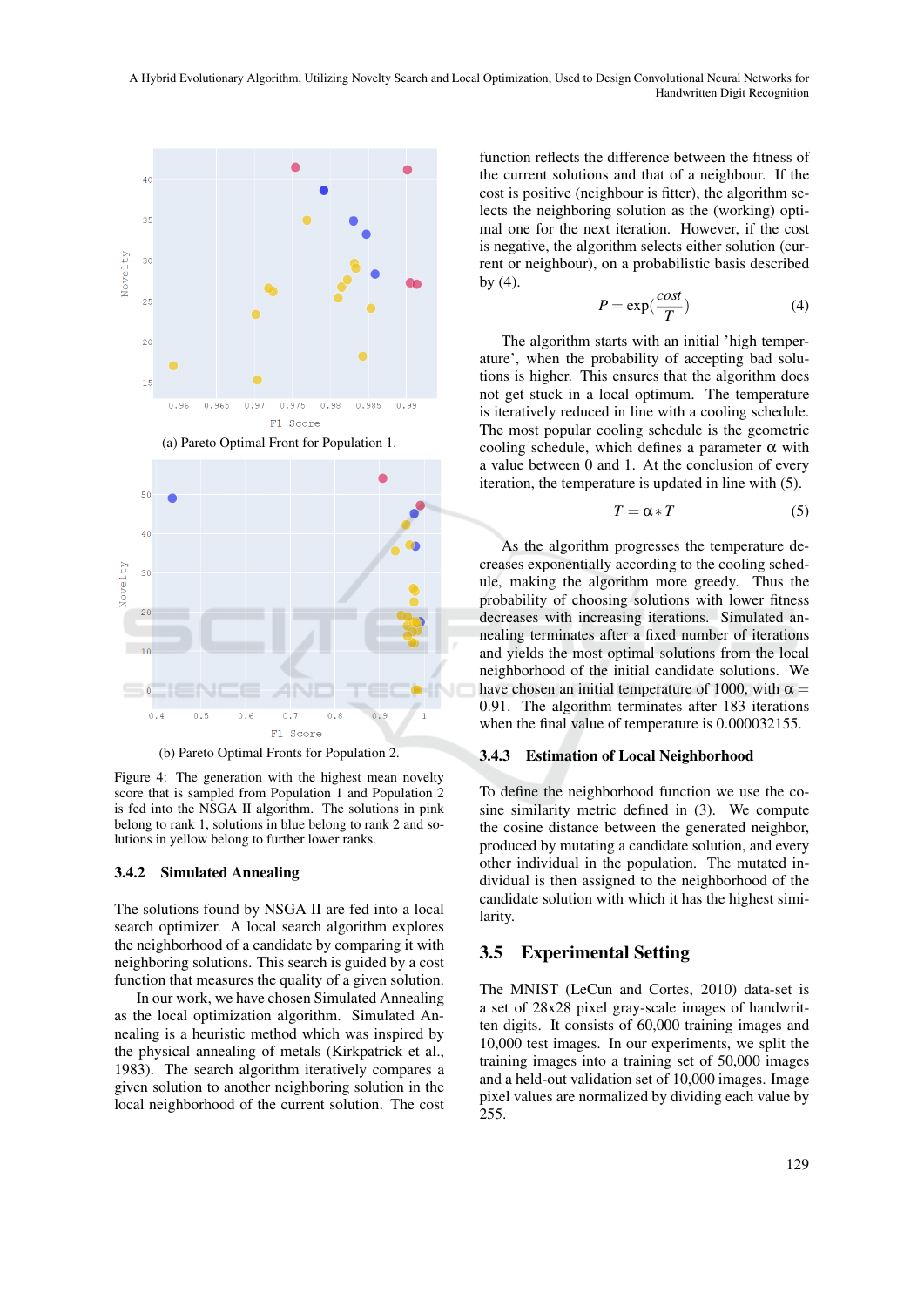All experiments are conducted on machines with the following features: two Intel E5-2650 v4 Broadwell 2.2GHz CPUs with 24 CPU cores, four NVIDIA P100 Pascal 16 GB GPUs, and 128 GB RAM.

# 4 RESULTS

Using the methods described in the preceding section, we develop four distinct populations of CNNs:

- 1. Population 1: the population obtained using the standard evolutionary algorithm.
- 2. Population 2: the population obtained using the evolutionary algorithm with Novelty Search initialization.
- 3. Population 3: the population obtained from the standard evolutionary algorithm and subsequent local optimization via Simulated Annealing.
- 4. Population 4: the population obtained from the evolutionary algorithm with Novelty Search initialization and subsequent local optimization via Simulated Annealing.

From each of these populations, the fittest four individuals are selected and trained completely using the 50,000 images from the MNIST data-set reserved for training. The held-out validation data-set is used to prevent over-fitting by applying the early stopping regularization method (Caruana et al., 2000). Each network is trained for up to 100 epochs, with an early stopping patience parameter of 20 epochs.

The trained networks are then evaluated on the previously unseen 10,000 test images. The resulting recognition error is reported in Table 2 along with the number of trainable parameters. The number of fitness evaluations completed before obtaining each solution is also reported. The minimum error obtained by any individual across all populations is 0.48%, and was found in population 4.

### 4.1 Recognition Error

From the results over the four populations, we can observe that individuals from each population obtained competitive recognition errors. However, the large discrepancy in performance between the fittest and fourth fittest individuals obtained by the EA alone (Population 1) suggests a failure by the EA in exploiting the many peaks of the fitness landscape, simultaneously. The variance in recognition error of the four best individuals obtained by the EA alone is 0.0169.

When novelty is included as an objective in Population 2, we observe a slight reduction in performance in terms of fitness value and recognition error. The four best individuals in this case exhibit approximately equal performance. Since they have high novelty scores, it is reasonable to infer that they belong to distinct regions within the solution space. In this case, the variance in recognition error is 0.0013.

Populations 3 and 4 are obtained through local optimization. Recall that during local optimization, each individual is constrained from entering the neighbourhood of the solution space occupied by any of the other individuals in the population. An inspection of the recognition errors reveals that some individuals in Population 3 have become constrained to sub-optimal regions of the solution space, when compared to individuals in Population 4. In addition, the variances in recognition error exhibited by these two populations are 0.0172 and 0.0025, respectively.

From the discussion above, it appears that the inclusion of novelty as a search objective results in a reduction in the variance of recognition error, by an order of magnitude. This suggests that, by enforcing exploratory behaviour, our method discovers highlyfit solutions that come from different parts of the solution space- resulting in a highly diverse *and* highly fit set of solutions.

### 4.2 Number of Fitness Evaluations

Here, we conduct a comparison of the number of fitness evaluations required to obtain optimal solutions in each of the four populations. Similarly to our discussion on the variance of recognition errors, we consider the mean and standard deviation of the number of fitness evaluations required to obtain the four best solutions for each of the four populations. For populations 1 through 4, these values are  $1655 \pm 1260$ ,  $2986 \pm 204$ ,  $905 \pm 111$ , and  $1030 \pm 46$  fitness evaluations, respectively. The average time taken for each fitness evaluation was found to be 3.12 minutes per evaluation.

The populations obtained through local optimization via Simulated Annealing appear to require fewer fitness evaluations in order to obtain optimal solutions, compared to those obtained through the evolutionary approach ( $p < .05$ ). This is further illustrated by Figure 5, which demonstrates that the evolutionary algorithms incur a large number of wasted cycles in between discoveries of optimal solutions. This is in contrast to Figure 6, which illustrates the ability of the Simulated Annealing algorithm to rapidly climb towards local optima. This is especially salient after approximately 600 fitness evaluations, when the temperature of the cooling schedule has reduced, and the algorithm has become more deterministic.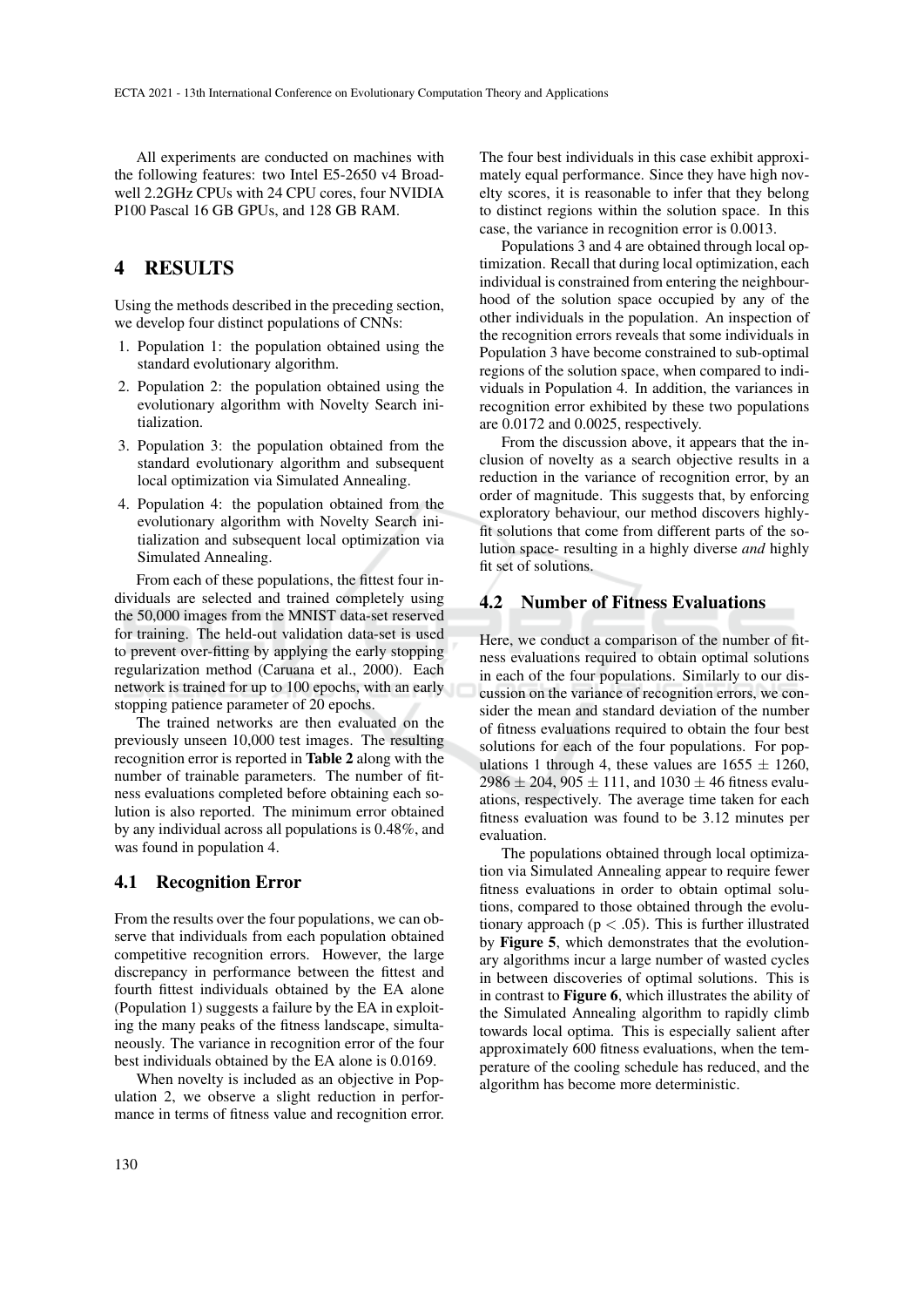| Population   | Individual #            | # Trainable        | # Fitness   | Fitness | Test          |
|--------------|-------------------------|--------------------|-------------|---------|---------------|
|              |                         | Parameters         | Evaluations | Score   | Error $(\% )$ |
| Population 1 | 1                       | 5.493 M            | 2676        | 0.992   | 0.57          |
|              | 2                       | 0.968 M            | 3104        | 0.987   | 0.69          |
|              | $\overline{3}$          | 9.175 M            | 136         | 0.990   | 0.71          |
|              | 4                       | 103.364 M          | 704         | 0.989   | 0.93          |
| Population 2 | 1                       | 850.491 M          | 2746        | 0.993   | 0.64          |
|              | 2                       | 1.018 <sub>M</sub> | 3158        | 0.987   | 0.72          |
|              | 3                       | 0.232 M            | 3217        | 0.989   | 0.72          |
|              | 4                       | 7.358 M            | 2821        | 0.985   | 0.73          |
| Population 3 | ı.                      | 7.400 M            | 1004        | 0.994   | 0.67          |
|              | 2                       | 14.488 M           | 964         | 0.993   | 0.52          |
|              | $\overline{\mathbf{3}}$ | 32.219 M           | 716         | 0.992   | 0.83          |
|              | 4                       | 19.118 M           | 936         | 0.992   | 0.84          |
| Population 4 | 1                       | 34.011 M           | 1072        | 0.994   | 0.48          |
|              | 2                       | 46.063 M           | 1024        | 0.993   | 0.54          |
|              | $\overline{3}$          | 7.550 M            | 956         | 0.992   | 0.57          |
|              | 4                       | 8.863 M            | 1068        | 0.992   | 0.62          |

Table 2: Summary of the four fittest individuals obtained from each population. Individuals are sorted by test error. Populations 1 through 4 are as described in the preceding sections, and reiterated in Section 4.

Lastly, the lower variance exhibited by populations 3 and 4 suggests that the local optimization approach will reliably obtain optimal solutions within a narrow range of number of fitness evaluations.

### 4.3 Comparison to Related Works

The proposed method obtains competitive performance in terms of recognition error on the MNIST test data-set. However, the trained networks obtained by our method do not rival the state-of-the-art. During training, it was observed that the early stopping technique halted training well before 100 epochs. Further improvements may be obtained by including other regularization techniques, such as the inclusion of dropout layers (Srivastava et al., 2014). A comparison to related works is provided in Table 3.

# 5 CONCLUSIONS AND FUTURE WORK

In this paper, we have investigated the use of a threestage CGP-based hybrid evolutionary algorithm (EA) for the training of CNNs, used for handwritten digit recognition. The well-known MNIST data-set is used to assess the performance of the trained CNNs.

The first stage is meant to generate a population of diverse CNNs, and for that reason we propose a method for measuring structural similarity between CNN architectures. The second stage increases the fitness of the population (while not sacrificing diverTable 3: Comparison of the recognition error (%) on the MNIST test dataset to related works.

| Model                            | MNIST $(\%)$ |  |
|----------------------------------|--------------|--|
| psoCNN                           | 0.32         |  |
| (Fernandes Junior and Yen, 2019) |              |  |
| GeNet                            | 0.36         |  |
| (Xie and Yuille, 2017)           |              |  |
| <b>HyperNEAT</b>                 |              |  |
| with CNN                         | 7.90         |  |
| (Verbancsics and Harguess, 2015) |              |  |
| evoCNN                           |              |  |
| (Sun et al., 2019)               | 1.18         |  |
| <b>IPPSO</b>                     |              |  |
| (Wang et al., 2018)              | 1.13         |  |
| (Baldominos et al., 2018)        | 0.37         |  |
| Our method                       | 0.48         |  |
|                                  |              |  |

sity) by means of artificial evolution. Most critically, we demonstrate how the final stage of the proposed methodology (simulated annealing) is able to optimize the potential locally optimal individuals found in previous stages, and do so more efficiently than a non-hybridized EA.

The results of our experiments suggest that the proposed method *reduces*, and *reliably*, the computational effort needed for obtaining optimal solutions, compared to a standard evolutionary approach. We quantify computational effort in terms of the number of fitness evaluations required to obtain optimal solutions. The number of fitness evaluations required by the proposed method was found to be significantly fewer than the number required by the standard EA (p  $<$  .05).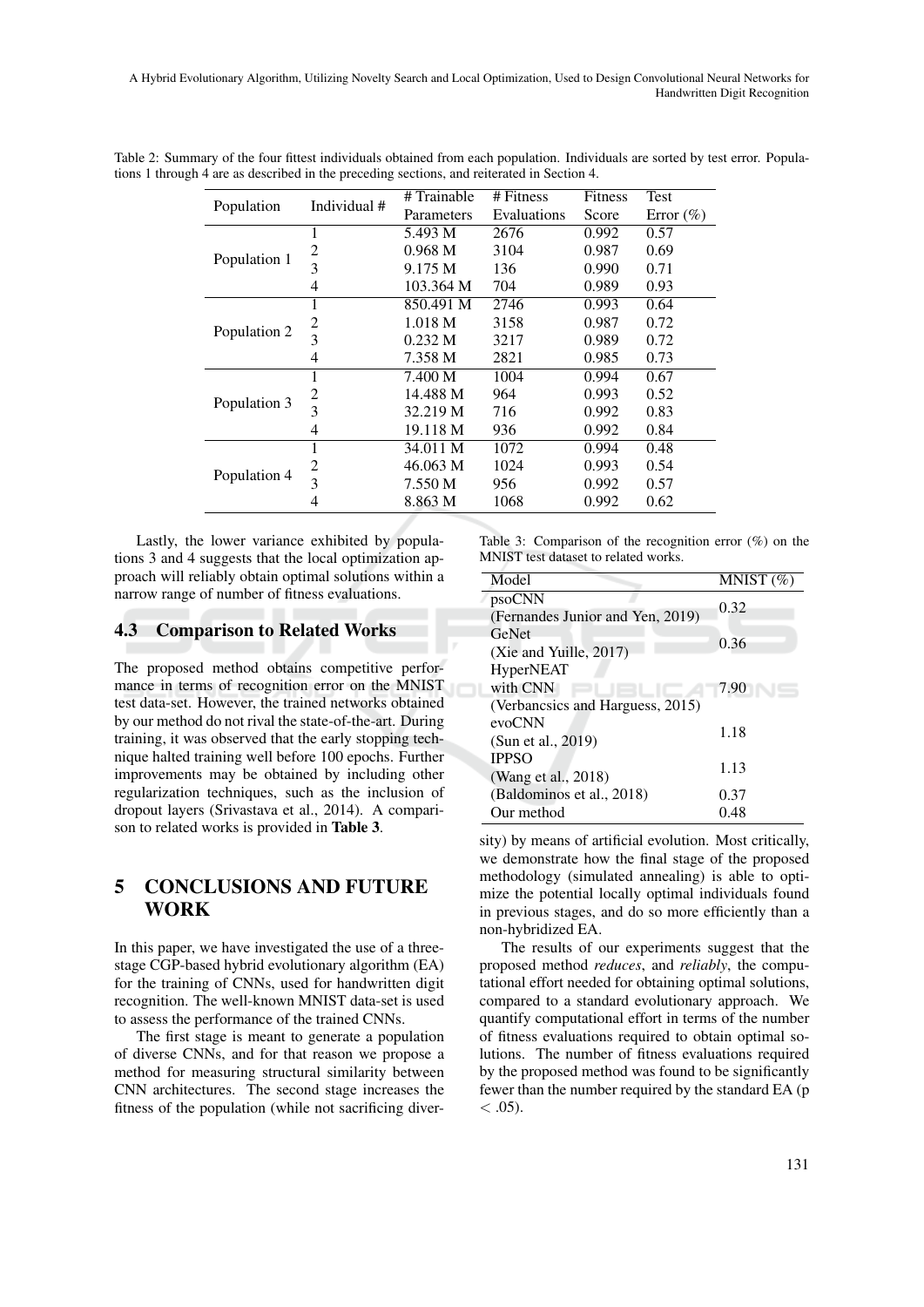

(b) Fitness of Individual 1 from Population 2.

Figure 5: The above figures indicate the variation of fitness over number of fitness evaluations during the evolutionary process for Populations 1 and 2. The best fitness for (5a) is obtained after 2676 evaluations and that for (5b) is obtained after 2746 evaluations. The shaded red region represents the number of fitness evaluations during the initialization of the population.

In addition, we have observed that including novelty as an objective has the effect of *reducing* the variance of recognition errors by an order of magnitude compared to the pure evolutionary approach. The proposed method involves optimizing individual solutions within a constrained local neighbourhood. Thus, we infer from this result that the proposed method effectively obtains optimal solutions belonging to *different* regions of the solution space.

(b) Fitness of Individual 1 from Population 4.

Figure 6: The above figures indicate the variation of fitness over the local optimization process for Populations 3 and 4. The best fitness for (6a) is obtained after 1004 evaluations and that for (6b) is obtained after 1072 evaluations, during the optimization phase. The shaded red region represents the number of fitness evaluations during the initialization and the green region represents the number of fitness evaluations during the evolutionary process until sampling is done.

The best recognition error obtained by our method on the MNIST test data-set was found to be 0.48%. In comparison to related works, this reflects *competitive* performance. However, some peer competitors have obtained recognition error as low as 0.32%. In order to *improve* performance of the CNNs evolved using